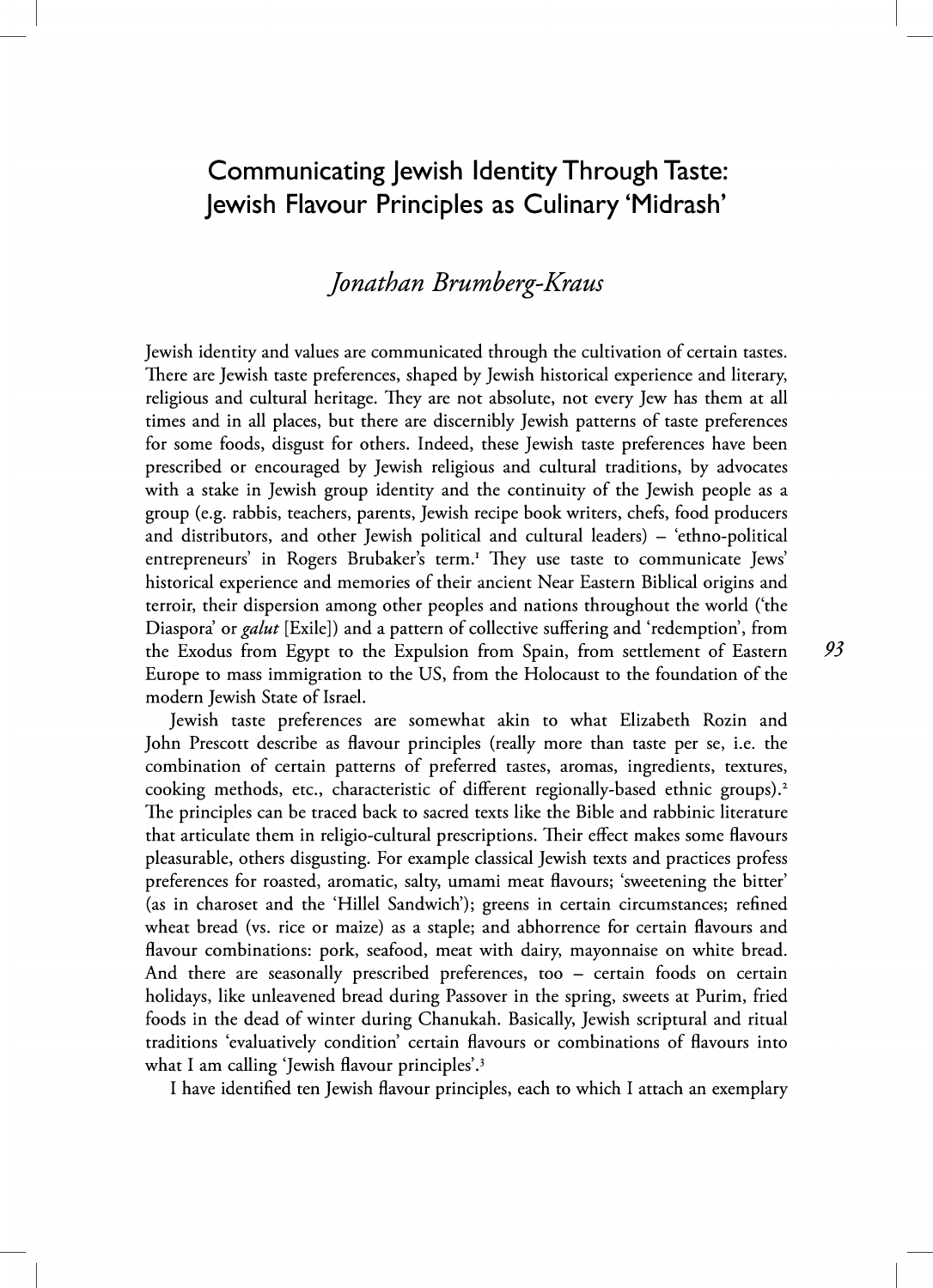Biblical or rabbinic textual phrase suggesting why Jews ought to like or dislike them. Usually the texts evaluatively associate them with what God likes or dislikes Himself, or what God commands or encourages us to eat or not eat. And because Biblical sacrifices usually involve foods that God and the Israelites are to share, this is hardly surprising. Thus culturally specific Jewish language distinguishes between what tastes good and what does not: what God sees or says is good or not. Again, this should not be surprising in a culture whose foundation myth has humans learning to distinguish good from evil by tasting the fruit of the Tree of Knowledge of Good and Evil in the Garden of Eden. For God Himself acknowledges that after eating this fruit, humans have 'become like one of us, knowing good and evil' (Gen 3:22).

When <sup>I</sup> re-associate 'Jewish taste preferences' with representative classic Jewish texts that endorse these them, I'm engaging intentionally in culinary midrash. That is, <sup>I</sup> am interpreting and updating the meanings of verses of Torah in light of contemporary Jewish gastronomic experiences – these Jewish taste preferences. It's the reciprocal relationship between these tastes and Torah that I'm calling Jewish flavour principles.

So why take this to be anything other than one person's subjective, idiosyncratic interpretations about what's Jewish? I have two answers. First, I make these judgments as a Jewish 'insider', and more than that: I have certain relevant credentials and background to use my palate to make Jewish judgments. <sup>I</sup> am a Reconstructionist rabbi and an academic in comparative religious studies.4 <sup>I</sup> keep a kosher home and observe Jewish holidays with my family and community, albeit in a liberal/progressive way, and <sup>I</sup> am actively involved in the so-called 'New Jewish food movement'. In other words, <sup>I</sup> am recognized as a professional Jewish leader and academic teacher, a Jewish 'ethno-political entrepreneur' with <sup>a</sup> stake in the game. Second, are you persuaded? Do the tendencies I label as 'Jewish flavour principles' accord with your experience and observation of the phenomena I'm describing? So without further ado:

#### Ten Jewish Flavour Principles

1. Preference for meat: 'Keep yourselves holy because I am holy. This is the Torah of beast and fowl...' (Lev 11:45-6ff); 'no one unlearned in Torah should eat meat' (b.Pesahim 49b)

2. Preference for roasted foods, especially umami, preference for cooked over raw foods: God likes 'Re'ach nicho'ach' (pleasing smell of roasting meat and incense)

3. Preference for salted, aromatically assertive foods: 'Do not eat the flesh with the blood in it'; sacrifices (meat, grain, and incense) with salt in them

4. Qualified vegetarian preference: 'Better a meal of vegetables with love, than a fatted calf served in hate' (Proverbs 15:17)

p4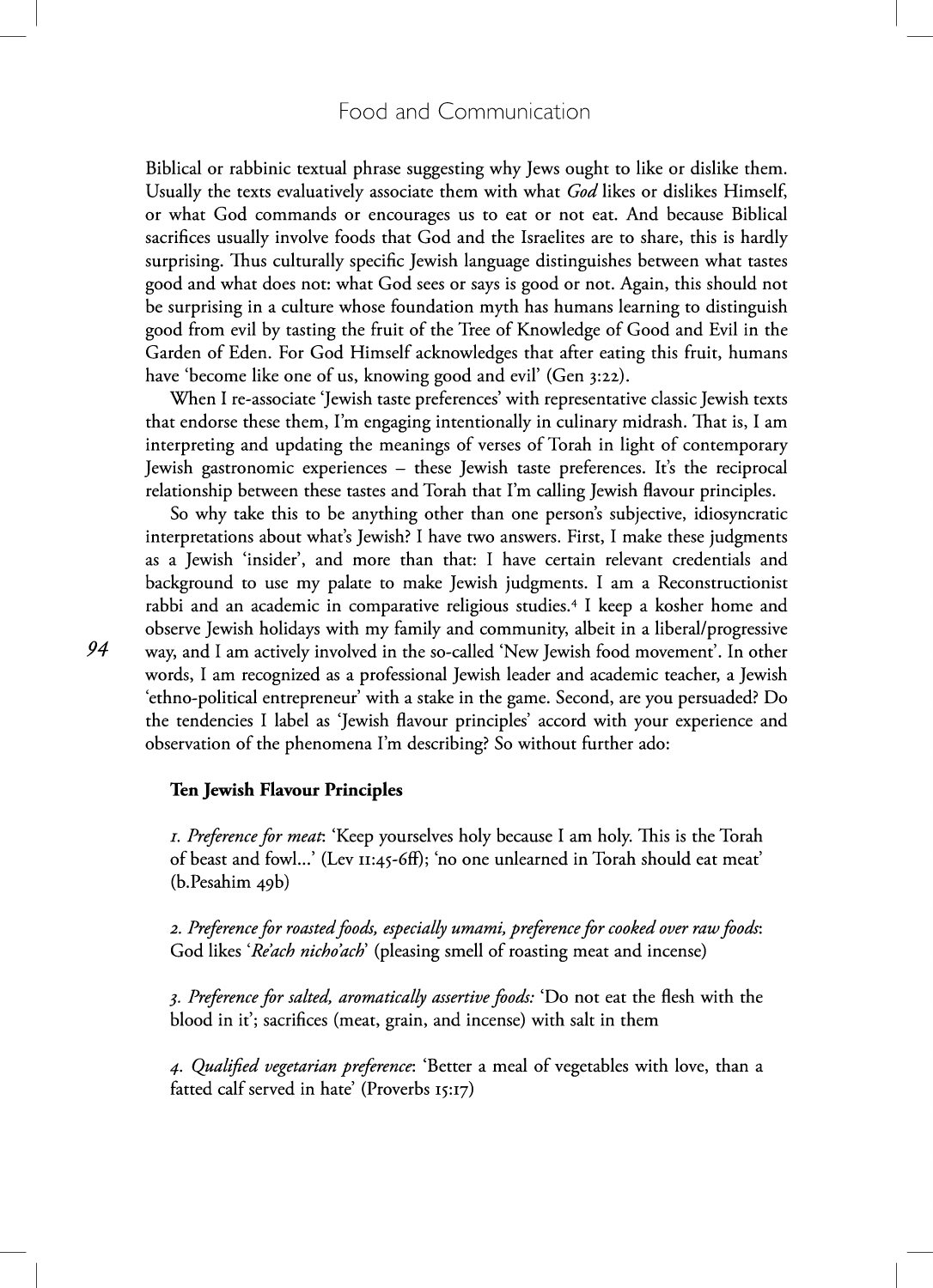5. Abhorrence of certain mixtures (like the Mishnaic idea of kelai'im): 'Do not boil a kid in its mother's milk'

6. Preference for bread, but as a cooked and refined everyday and 'sometimes' food, and not a stand-alone food: 'Not by bread alone' (Deut 8:3)

7. Preference for 'Song of Songs' flavour combination – Sweet with bitter: Passover food – charoset, with maror, bitter herb: 'Sweetening the bitter'

8. Preference for talked about food: 'Saying words of Torah about the table over the table' (m. Avot 3:4)

9. Preference for Middle Eastern vegetarian flavours: foods of 'the promised land'- The Seven Species: 'The Lord is bringing you into a land with wheat, barley, grape (wine), fig, pomegranates, olive (oil), and date (honey)' (Deut 8:7-8)

10. Preferences for seasonal food: 'Celebrate the Festival of Unleavened Bread; for seven days eat bread made without yeast, as <sup>I</sup> commanded you. Do this at the appointed time in the month of Aviv'

My brief discussion of each is meant to be suggestive rather than exhaustive, to keep within the constraints of this paper.

### 1. Preference for Meat: 'Keep yourselves holy because <sup>I</sup> am holy. This is the Torah of beast and fowl...' (Lev 11:45-6ff); 'no one unlearned in Torah should eat meat' (b.Pesahim 49b)

Implicit in the Biblical rules of kashrut in the list of clean and unclean animals in Leviticus <sup>11</sup> is that they apply only to the flesh of animals – meat. They do not specify which plant-derived foods are or are not fit for Israelites to eat. Though these rules apply to all Israelites, they come in the context of lists of torot detailing which animals and grain offerings are fit to be sacrificed ('made sacred', or literally, *hikrivu*, 'brought near') to God, and how to prepare and divide them among God, the priests, their families and ordinary Israelites. In other words, there is a hierarchy of foods associated with a social hierarchy where meat, God and the priests are at the top. Moreover, this accords with Michael Pollan's suggestion in Cooked that roasted meat is special food, with notable elaborations of rules and taboos associated with its preparation, under the supervision of male elites, as in the case of ancient Israelite sacrifices or modern American Southern barbecue.5 Observing the 'Torah of beast and fowl and living creatures that move in the water' to distinguish between the *meat* of clean and unclean animals is what makes Israelites 'holy [like] IYHWH your God am holy' (Lev 11:45-47). Even after the rabbis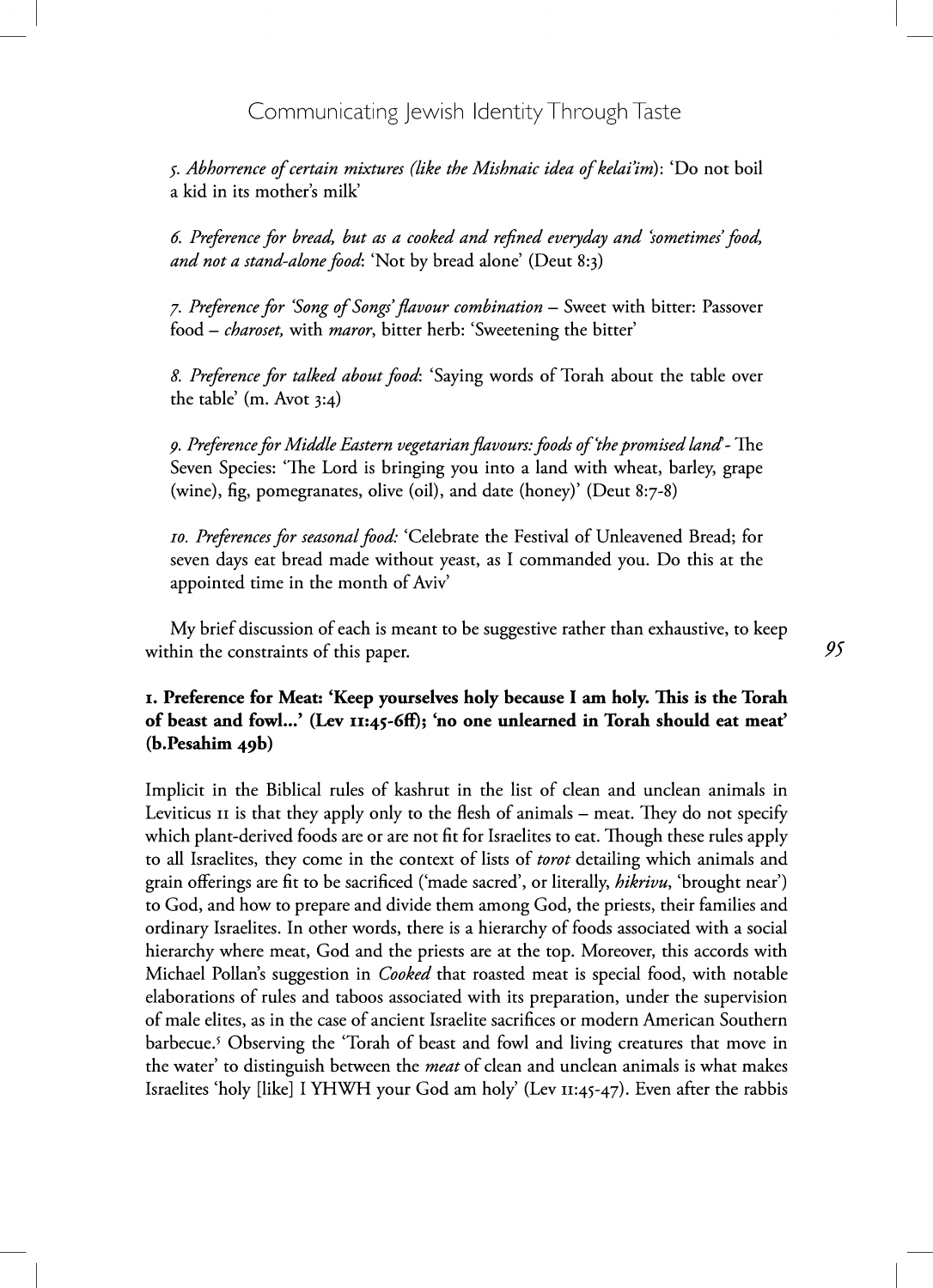of the Talmud reinterpreted this priestly torah about meat-eating to refer to the rabbinic Torah of text study, they kept meat elevated as a perk reserved for Torah scholars (b. Pesahim 49b).<sup>6</sup> Thus, the prominent role meat plays in Jewish cuisine around the world, especially in Orthodox Jewish diets, even today has the sanction of Judaism's most authoritative textual sources.

#### 2. Preference for cooked over raw foods; roasted and stewed foods, especially umami: God likes 'Re'ach nicho'ach' (pleasing smoke/smell of roasting meat and incense)

Related to the preference for meat per se is a preference for the meat-like umami flavour of foods and methods of cooking them that bring out umami flavours, i.e. roasting and stewing. The ancient Israelites did not sacrifice raw foods on their altars, but rather cooked things. And according to the Bible, God took particular pleasure in the savoury aroma, the re'ach nicho'ach, of the burnt meat, grain, and incense offerings. A notable expression of this taste preference occurs in post-Biblical Sabbath dishes (slow-cooked in compliance with Sabbath legal restrictions on cooking) known among Sefardic Jews as hamin [hot dish] (as well as by other regional variant names, d'fina, ad'fina, etc.) and as *cholent* (or less commonly, *schalet*) among Ashkenazim, German and Eastern European Jews. Heinrich Heine's mock paean to schalet emphasized especially its aroma as food fit for the gods:

But at noon, as compensation, There shall steam for thee a dish That in very truth divine is – Thou shalt eat to-day of schalet!

p6

'Schalet, ray of light immortal! Schalet, daughter of Elysium!' So had Schiller's song resounded, Had he ever tasted schalet,

For this schalet is the very Food of heaven, which, on Sinai, God Himself instructed Moses In the secret of preparing,

At the time He also taught him And revealed in flames of lightning All the doctrines good and pious, And the holy Ten Commandments.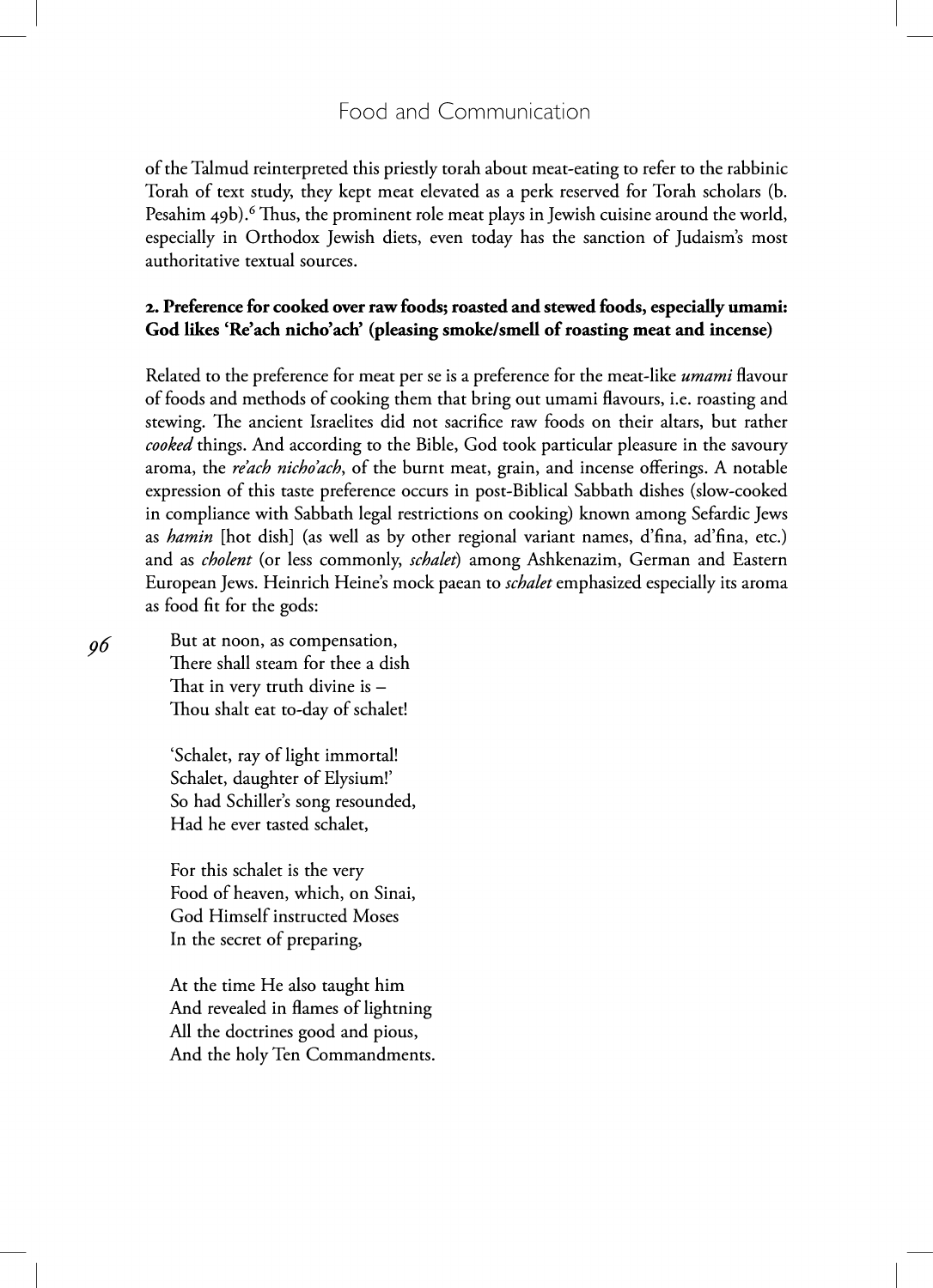Yes, this schalet's pure ambrosia Of the true and only God: Paradisal bread of rapture …

Then the princess hands her golden Box of spikenard to her lover, Who inhales it, fain to revel Once again in pleasant odours.7

The one explicitly Jewish flavour principle Elizabeth Rozin includes in her list: 'Onion-chicken fat (Eastern European Jewish Cuisine)' accentuates both the aromatic umami flavour and the process of cooking the onions in the animal fat until browned that produces it, as anyone who has rendered chicken fat to make gribenes (chicken skins sauteed with onions until crunchy) can attest.<sup>8</sup> Cooking buckwheat groats with browned onions and mushrooms achieves a similar effect even in vegetarian versions of the Eastern European Jewish dish kasha varnishkes.

#### 3. Preference for salted, aromatically assertive foods: 'Do not eat the flesh with the blood in it'; sacrifices (meat, grain, and incense) with salt in them

In the Bible, God prefers his sacrificial offerings salted, presumably because it enhances their aroma ('a pleasing odour' to YHWH), and so should we. Thus the Israelites were commanded:

'You shall not omit from your grain offerings the salt of the covenant with your God; with all your offerings you shall offer salt.' (Lev 2:13)

'the firstborn of a cow, a sheep or a goat; they are holy. Splash their blood against the altar and burn their fat as a food offering, an aroma pleasing to the Lord. Their meat is to be yours, just as the breast of the wave offering and the right thigh are yours. Whatever is set aside from the holy offerings the Israelites present to the Lord I give to you and your sons and daughters as your perpetual share. It is an everlasting covenant of salt before the Lord for both you and your offspring.' (Numbers 18:17-19)

Salting meat to 'kasher' it became the way the post-Biblical rabbis assured subsequent generations of Jews could observe the biblical prohibition against eating meat with the blood in it (Gen 9:4; Deut 12:23). Hence, Jews acquired a taste for pungent, not bland foods – garlic, pickles, brisket, chicken soup, gefilte fish with horseradish, pastrami, corned beef, lox, etc.

py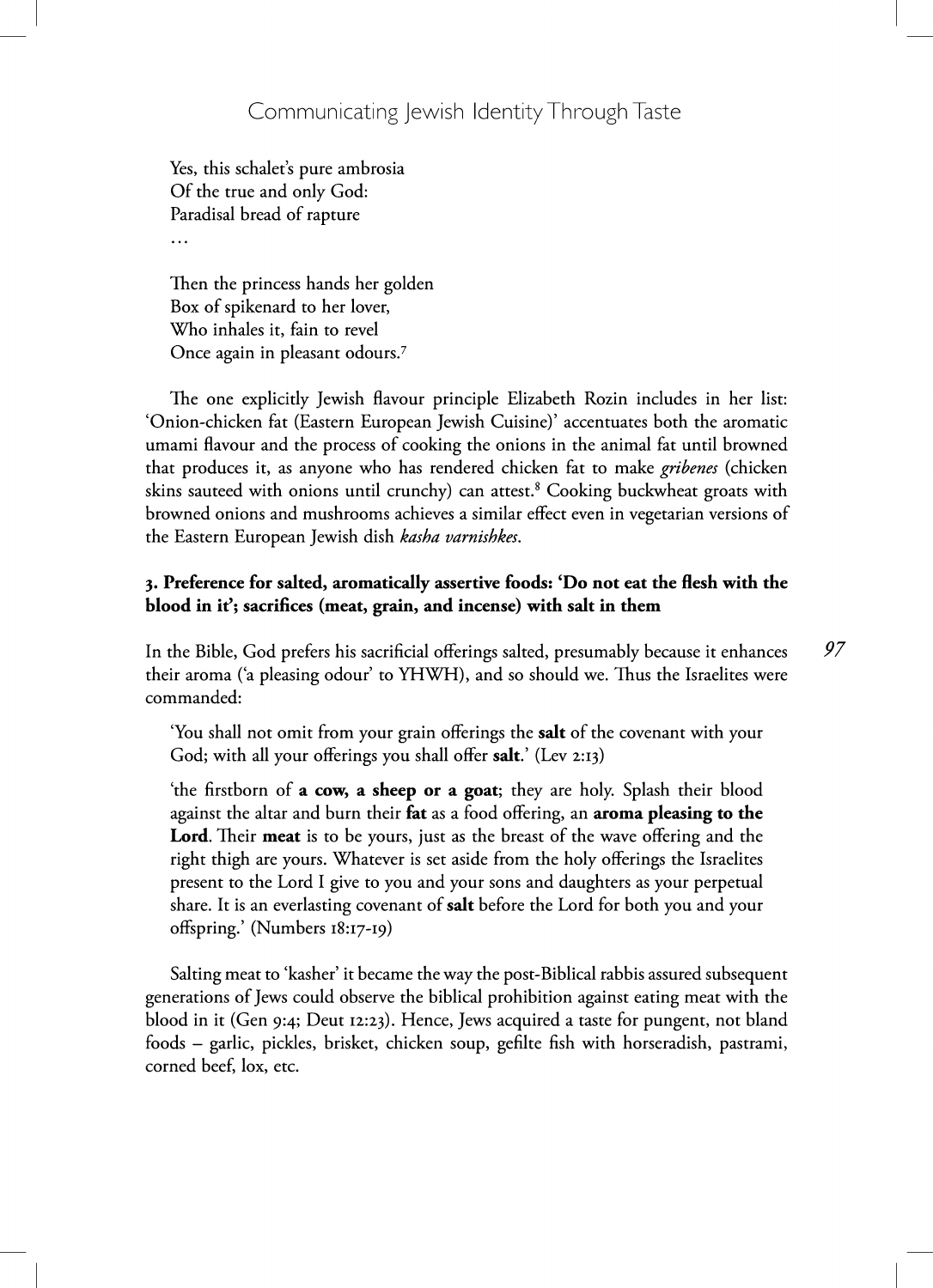#### 4. Qualified vegetarian preference: 'Better a meal of vegetables with love, than a fatted calf served in hate' (Proverbs 15:17)

Biblically based preferences for meat were qualified. Originally human and animal diets were restricted to seed-bearing grasses and fruits (Gen 1:29-30). God conceded meat in the human diet only after the flood, to check human bloodthirstiness (Gen 9:3-6). But as the passage from Proverbs also suggests, it is more important to get along with your fellow diners than to eat meat, so even humble greens served with love are preferable to sacrificial calves.<sup>9</sup> Former Pharisee Paul suggested going veggie to ease tensions between Jewish and Gentile converts to Christianity caused by their divisive food preferences (Rom 14:21ff), and even today many Jews who eat meat in their kosher homes go vegetarian when they're eating out to socialize with their non-Jewish or non-observant friends and work companions. And it's nearly *de rigueur* in my Jewish circles to assume that some of our guests to Jewish holiday meals will be vegetarian and to accommodate them. And vice versa, when our Jewish culinary tour guide to the upper Galilee in Israel arranged for us to make and eat a meal at her Arab Muslim friend's home in Nazareth, it was to be vegetarian, to accommodate the kosher observance of some of us. Indeed, observing the flipside of the verse from Proverbs, I ate the one thing our host served us that was not vegetarian, a freekeh soup in a chicken broth, lest my usual practice of kashrut get in the way of connecting across politically fraught Arab-Jewish ethnic lines at our mostly veggie shared meal.

#### 5. Abhorrence of certain mixtures (like the Mishnaic idea of kelai'im): 'Do not boil a kid in its mother's milk'

The Biblical prohibition against boiling a kid in its mother's milk has led to a whole range of Jewish culinary practices and preferences. Thus Jews typically use olive oil, goose or chicken fat instead of butter to cook meat. As olive oil is a staple component of most of the Mediterranean regional flavour principles Elizabeth Rozin lists, Jews in these lands found these flavour principles easily adaptable to kashrut-based preferences that avoided dairy-meat mixtures. And the Jews of Eastern and Central Europe easily substituted chicken, goose or beef fat for the lard in their neighbours' flavour principles. But I suspect a deeper abhorrence and sensitivity to certain mixtures underlies and reinforces the separation of milk and meat in Jewish food preferences. Jewish tradition developed a whole system and conceptualization of forbidden mixtures, kela'im (to which an entire tractate of the Mishnah is devoted) to be avoided in other spheres, such as the prohibition of sowing certain seeds together or of mixing no linen and wool together in garments (shatnez). In a people historically anxious about its own political and social boundaries, ritual concerns about forbidden mixtures might be ways to displace or attend to these anxieties, as Mary Douglas has suggested.<sup>10</sup> Is secular Jewish abhorrence for meat with mayonnaise on white bread a modern expression of this perennial Jewish concern?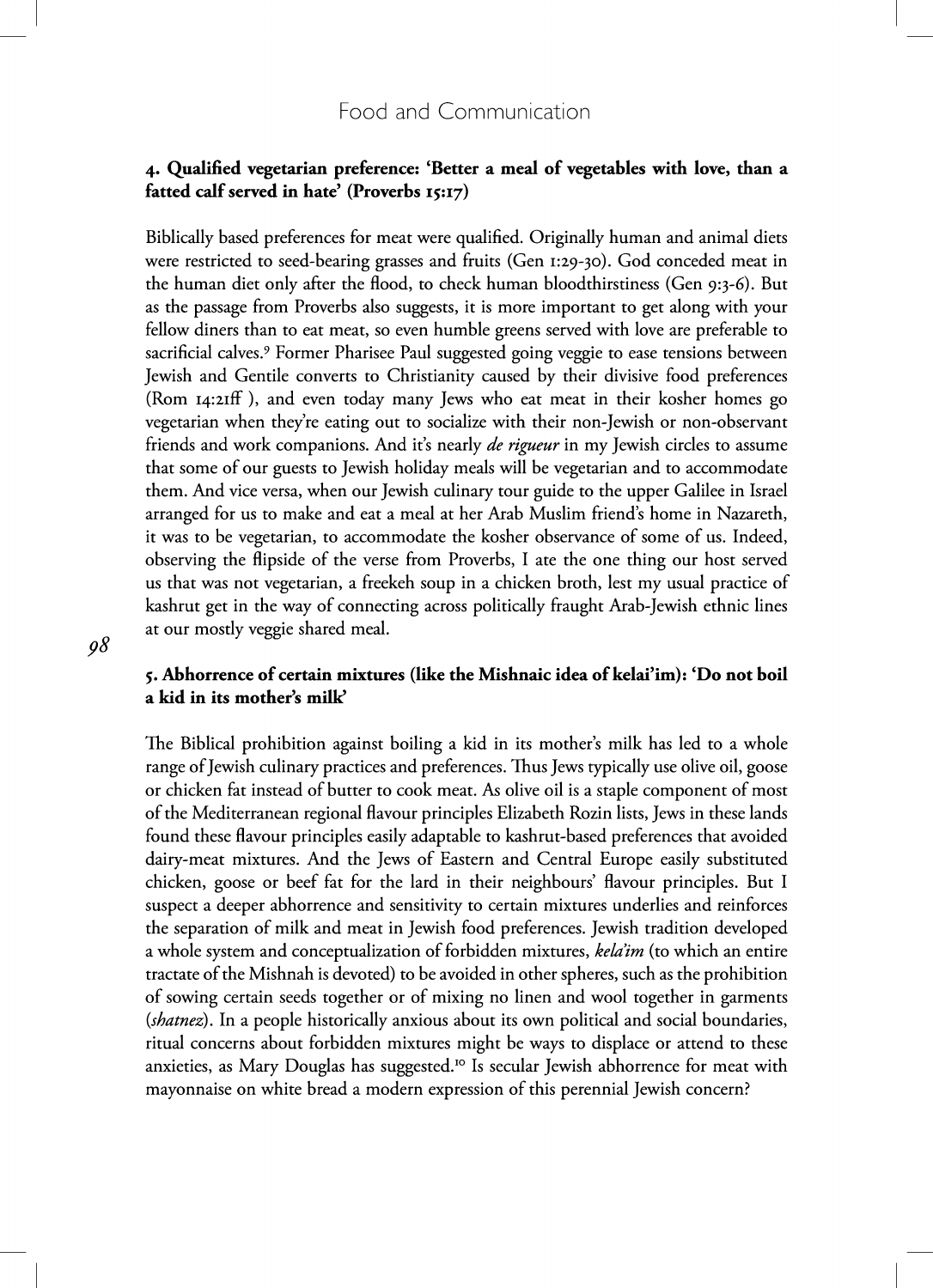#### 6. Preference for bread, but as <sup>a</sup> cooked and refined everyday and 'sometimes' food, and not a stand-alone food: 'Not by bread alone' (Deut 8:3)

In the Bible, God definitely wanted grain-based offerings, but if we still went by the kind of bread God preferred, we'd be eating flour ground finely, cooked with oil and salt in an oven, in griddles, or pans, but without yeast or honey, i.e. savoury and unleavened. Even roasted whole grains, 'crushed heads of new grain roasted in the fire with oil' (not unlike freekeh in contemporary Arab cuisine) with incense, was acceptable to God and his priests as a food offering (Lev. 2:14). Apart from the basic ingredients of finely ground flour, oil and salt, they're a far cry from the braided, usually sweetened, egg-enriched and definitely leavened challah typically found on modern Jewish Shabbat tables.

Challah itself is a Biblical word, referring to one of the shapes of unleavened bread (hallot matzah!) fit for a minhah grain offering. Later, challah came to mean the portion of dough Jewish bakers (notably Eastern European Jewish women) separated from their loaves before baking them, to be burnt as God's portion, a memorial of the sacrifices Jews no longer practice since the destruction of the Temple. Technically, it's this separation that makes the Sabbath and holiday Jewish breads challah (even *matzah* has challah taken from it before being roasted), not its ingredients or shape. That comes from the braided sweet holiday breads Jews in medieval Germany adopted from their neighbours' celebratory propitiatory *berchisbrod* offerings made to their Teutonic crone goddess Berchta, also known as Holle, according to Gil Marks.<sup>11</sup>

Liturgically, a Jewish meal is not a meal unless bread is served over which the bread blessing ha-motzi is recited. The shapes of challah can vary seasonally (braided loaves weekly on Shabbat, round loaves often with raisins added at the NewYear/Sukkot season, unleavened *matzah* during Passover and a special Mt. Sinai-shaped 'Seven Heavens' loaf for Shavuot). There are ordinary Jewish breads, too, Middle Eastern flat breads like pita (which non-Ashkenazic Jews probably used for holiday *hallot* until they adopted the Ashkenazic style loaves, especially in Israel) and the pungent pumpernickel and other ryes preferred by Eastern European Jews. The aromatic, earthy umami flavours of these whole grain breads seem closer to those of the Biblical minhah offerings.

Finally, Jewish breads (e.g. two loaves of challah on Shabbat) are associated with the miraculous manna the Bible says God provided us in the wilderness after our rescue from Egypt, suggesting not only bread's heavenly origin, but its being a particular expression of God's care for His people. The 'not by bread alone' quotation from Deut 8:3 refers to the miracle of manna; it is 'not by bread alone, but all that comes out of (*motza*) of the mouth of the Lord' that one needs to live. Bread is pedagogical food: food for thought as well as food for the body. It is a collaboration between human effort and divine grace; even the manna was ground, seethed or baked into cakes (Nu 11:9; Ex 16:23). Let's say that there's a Jewish taste preference for bread as both ordinary and extraordinary food, a regular (plain, whole grain; daily minhah offerings) and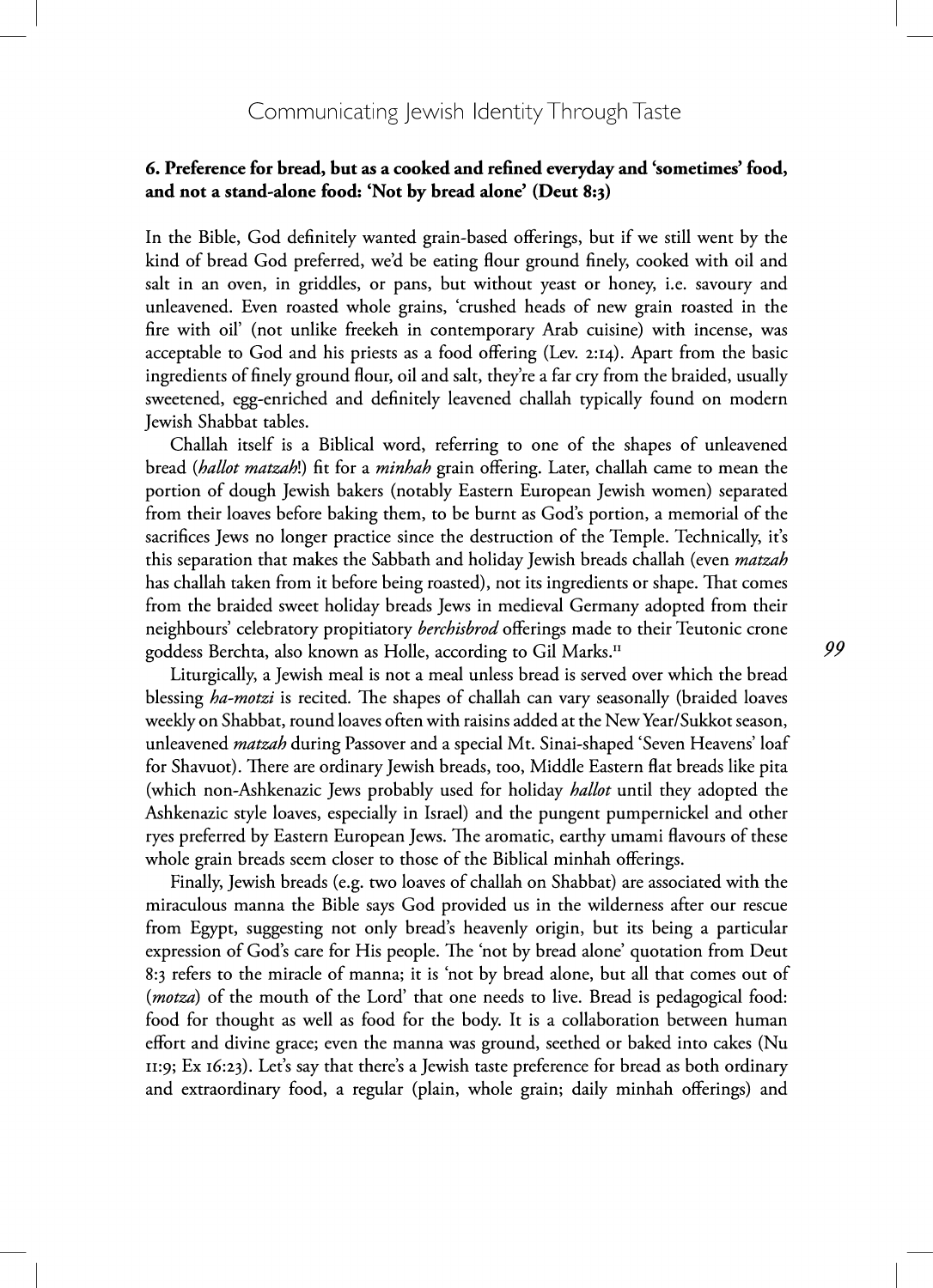'sometimes' food (i.e. special variations for the holidays; the one-shot but remembered miracle of the manna). Bread is the Jewish 'go-with' starch; while one can make other ethnic groups' metonymic grains (e.g. rice, maize or millet) 'Jewish' by applying other Jewish flavour principles to them, wheat bread as described here is itself a Jewish flavour principle.

#### 7. Preference for 'Song of Songs' flavour combination – sweet with bitter: Passover food – charoset, with maror, bitter herb: 'sweetening the bitter'

Jews have a Song of Songs-inspired sweet tooth, a preference for combining the sweet with the bitter or with other tastes unpleasant by themselves. Thus, for the Jewish Passover dish charoset, the Talmud views the verse 'Under the apple tree I aroused you' (Song of Songs 8:5) as both an allusion to the Exodus from Egypt and the starting point for a recipe. In the Talmud's view, apples have an 'acrid' taste which the aromatic spices and fruits of the Song of Songs temper. Thus around the world Jews have incorporated cinnamon, nuts, raisins, dates, figs and pomegranates into recipes for charoset. This Jewish flavour principle is virtually identical to Elizabeth Rozin's cinnamon-fruit-nut Central Asian flavour principle. Some Jewish communities' addition of clay dust as an ingredient – a mnemonic for the bricks Israelite slaves made – is a literal take on the word that may have given charoset its name; *cheres* is Hebrew for 'clay'.<sup>12</sup> The Hillel sandwich of matzoh, bitter herb, and sweet charoset eaten during the Passover seder explicitly spells out the flavour principle of sweetening the bitter, and subsequent Hasidic Jewish commentators turn this flavour principle in to a theological principle. The human condition necessarily combines the bitter and sweet.<sup>13</sup>

100

The principle of sweetening the bitter, or, better, of combining the sweet with other preferred tastes, can be expanded into a preference for 'good mixtures' that I call 'the tzimmes principle' (as opposed to abhorrent ones). The more festive the occasion, the more sweet, meaty, rich ingredients you add to the simple carrot dish tzimmes: On the harvest holiday of Sukkot, 'The Holiday', add meat and sweet dried fruits to it. On the festival of Passover, one can make tzimmes mit a knaidl (matzah ball). And every Jewish Sabbath and holiday meals is made more joyous by serving meat, and especially wine, as the Talmud says, 'there is no joy/celebration without wine!'. It's similar to the principle of meal elaboration in Mary Douglas's 'Deciphering a Meal'.14

#### 8. Preference for talked-about food: 'Saying words of Torah about the table over the table' (m. Avot 3:4)

Jews preferred their food to be accompanied with talking. That both elevates it and makes it feel Jewish. Thus the rabbinic tradition:

If three have eaten at one table and have not spoken over it words of the Torah, it is as though they had eaten of the sacrifices of the dead, for it is written (Isaiah 28:8) 'The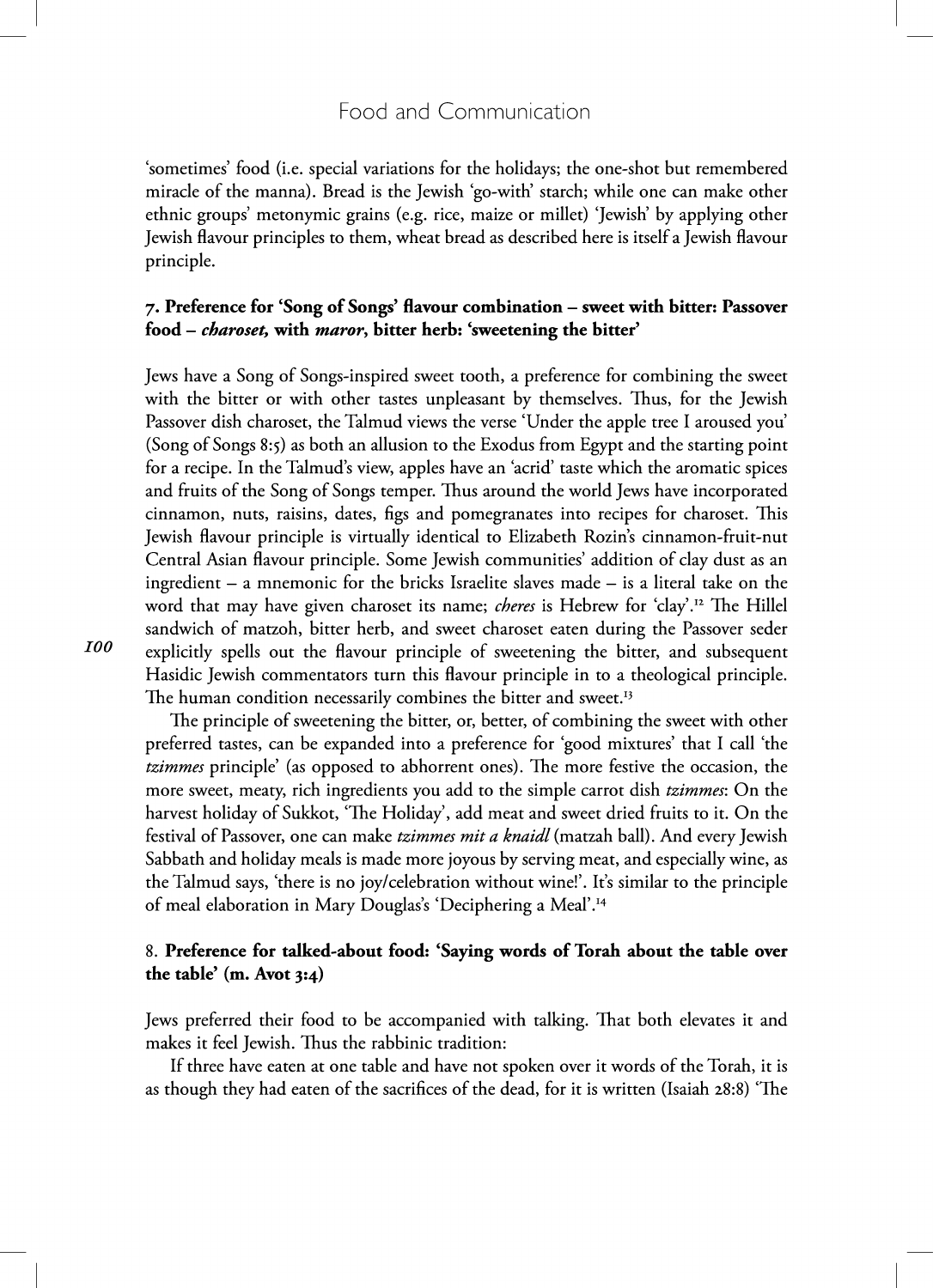tables are full of vomit and excrement, no place [for anything else].' But if three have eaten at one table and have spoken over it words of the Torah, it is as if they had eaten from the table of God [lit., 'The Place'], for it is written (Ezekiel 41.22) 'He said to me, 'This is the table which is before the LORD.'

Jewish celebrations are often meal rituals built around saying blessings or pertinent scriptural passages about foods before and after eating them, such as in a Shabbat dinner, the Passover seder, and the Tu Bishvat Seder on the New Year for the Trees, at which one recites blessings and scriptures praising tree fruits and the 'Seven Species' (the plant foods of the Promised Land mentioned next). The proliferation of Jewish cookbooks – far out of proportion to the world's Jewish population – is a modern, secular version of this preference for talked-about food.

#### 9. Preference for Middle Eastern vegetarian flavours: foods of 'the promised land' – The Seven Species: 'The Lord is bringing you into a land with wheat, barley, grape (wine), fig, pomegranates, olive (oil), and date (honey)' (Deut 8:7-8)

The establishment of the state of Israel has revived Jewish preferences for the 'Middle Eastern' vegetarian flavours of the foods native to the land of Israel, and praised in the Bible as the seven species of 'wheat, barley, grape (wine), fig, pomegranates, olive (oil), and date (honey)'. Thus we have in Jerusalem today:

The Eucalyptus Restaurant, owned and led by Chef Moshe Basson, serv[ing] a modern interpretation of biblical cuisine. Chef Basson's passions for biblical culture drove him to research and resurrect recipes, spices, and local and wild herbs that were part of the traditional cuisine, and were neglected and nearly forgotten for centuries. Every dish has its origins in biblical scenes and all the spices and herbs used grow, as in ancient times, in the surrounding hills of Jerusalem and Judea.<sup>15</sup>

And the tasting menus there have Biblically-themed names: the 'King David Feast', 'Shir Ha-Shirim [Song of Songs] Feast' and the 'Queen of Sheba Feast'. However, these Jewish Israeli taste preferences are also Palestinian Arab taste preferences, and Jewish cultural appropriation of them, unlike the cultural appropriation of all the other flavour principles from cultures in which Jews were subject minorities, are much more politically charged and sensitive. Since much of the Jewish Israeli population came from the Middle East and North Africa, they originally acquired their taste preferences as minorities in dominant cultures. Thus many Israeli Jews brought Rozin's Middle Eastern and North African flavour principles like 'Lemon-parsley (Middle East), Tomato-Cinnamon (Middle East, Greece), Garlic-cumin-mint (Northeast Africa), and Cumin-coriander-cinnamon-ginger + onion and/or tomato and/or fruit (Morocco)' to Israel, and indeed their Ashkenazi Jewish neighbours acquired them from them in turn. But if one lists the dishes Jews in and out of Israel identify as Israeli Jewish – such as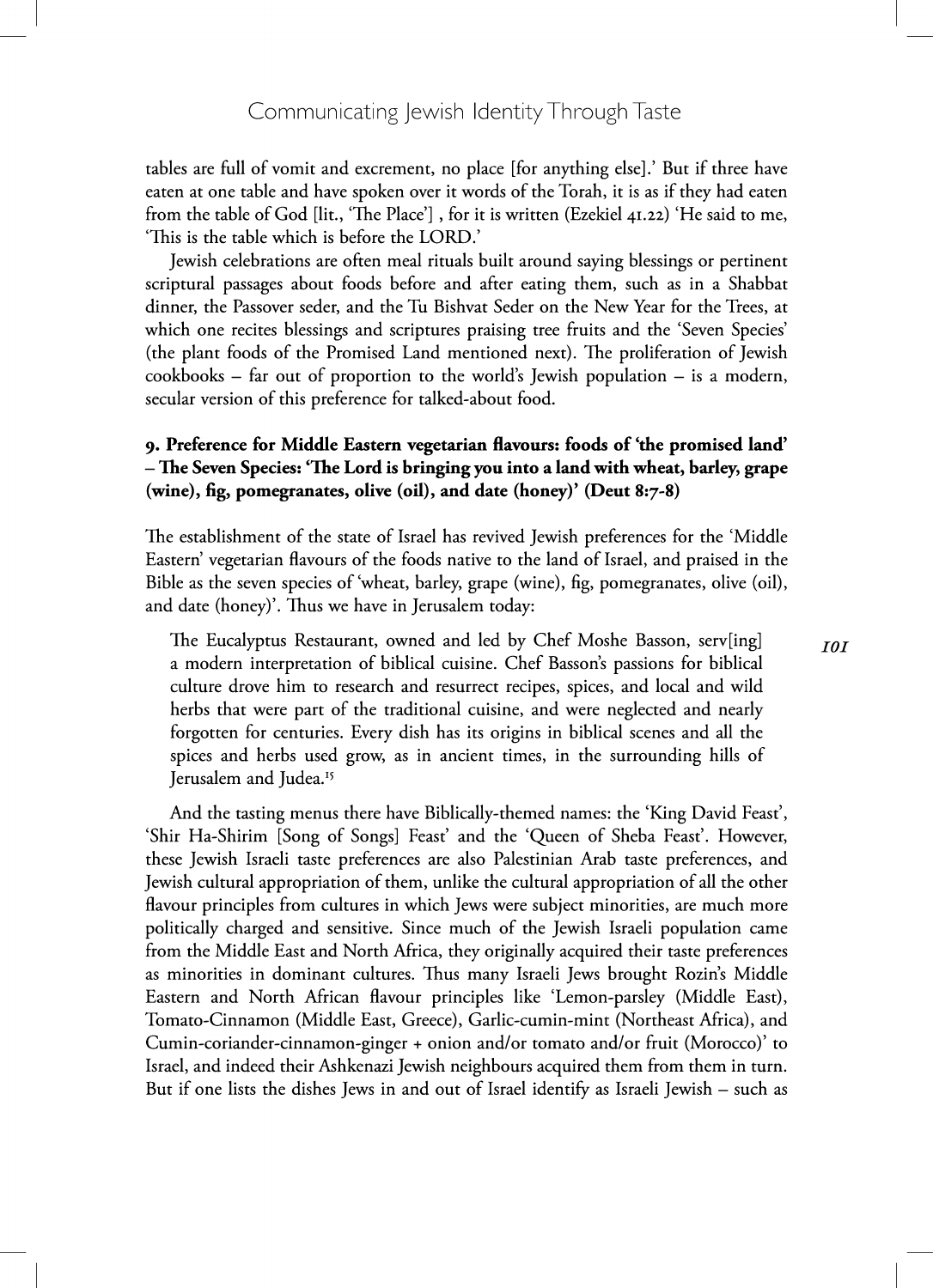hummus, felafel, 'Israeli Couscous' (like maftoul or mograbieh), maqluba (the featured, dramatically presented Biblical dish at Eucalytus) or baklava – they're all staples of Palestinian Arab cuisine.<sup>16</sup> This Jewish flavour principle thus communicates both belongingness and divisiveness among people, though in a sense, that's true of all of Rozin's ethnic terroir-based flavour principles. At the risk of sounding naively romantic, perhaps the missing ingredient is love.17

### 10. Preferences for seasonal food: 'Celebrate the Festival of Unleavened Bread; for seven days eat bread made without yeast, as <sup>I</sup> commanded you. Do this at the appointed time in the month of Aviv'

Finally, there's a strong preference for eating food in its Jewish season. Few Jews eat charoset except during Passover! So for Passover: matzah and charoset, no leaven, exceptional quantities of eggs, dense and crunchy textures, sweetness, maybe homemade gefilte fish for a change; fried crispy textures like latkes at Chanukah; hamentaschen at Purim; and dairy foods at Shavuot. It still weirds me out to see hamentashen available at some Jewish bakeries year round. Or better, <sup>I</sup> have no urge to eat them except around Purim. Where one eats Jewish food seasonally can make a difference. For the seven days of Sukkot many Jews eat outside in the sukkot they or others build, decorated with fall seasonal fruits. Easily conveyed one-dish casseroles or pies and harvesty fall foods predominate, warm and hearty foods, especially, as the nights can start to get colder. My point is that non-edible 'ingredients' can play a part in Jewish flavour principles – the timing and setting!

**Conclusions** 

Jewish food and food practices need not be reduced to coercive dietary laws prescribing what to eat (or not), with whom and when. Jewish flavour principles, as opposed to Jewish food laws, provide a kind of script that maintains a basic sense of being grounded in our physical environment, the natural seasons, and our relationships with people, our own and Others. Jewish flavour principles are a diasporic strategy for maintaining cultural continuity and identity, while allowing for a great degree of flexibility and adaptability. Jewish flavour principles attach Jews to a kind of terroir, or better, terroirs:

1. Terroirs where the vagaries of Jewish history have placed and displaced Jews globally

2. Terroir of the fictive world of ancient Israel in the Bible, with its geography and seasons

3. Terroir of Torah – the Biblical and post-Biblical stories and rituals that 'evaluatively condition' the sensory topography of these other terroirs.<sup>17</sup>

102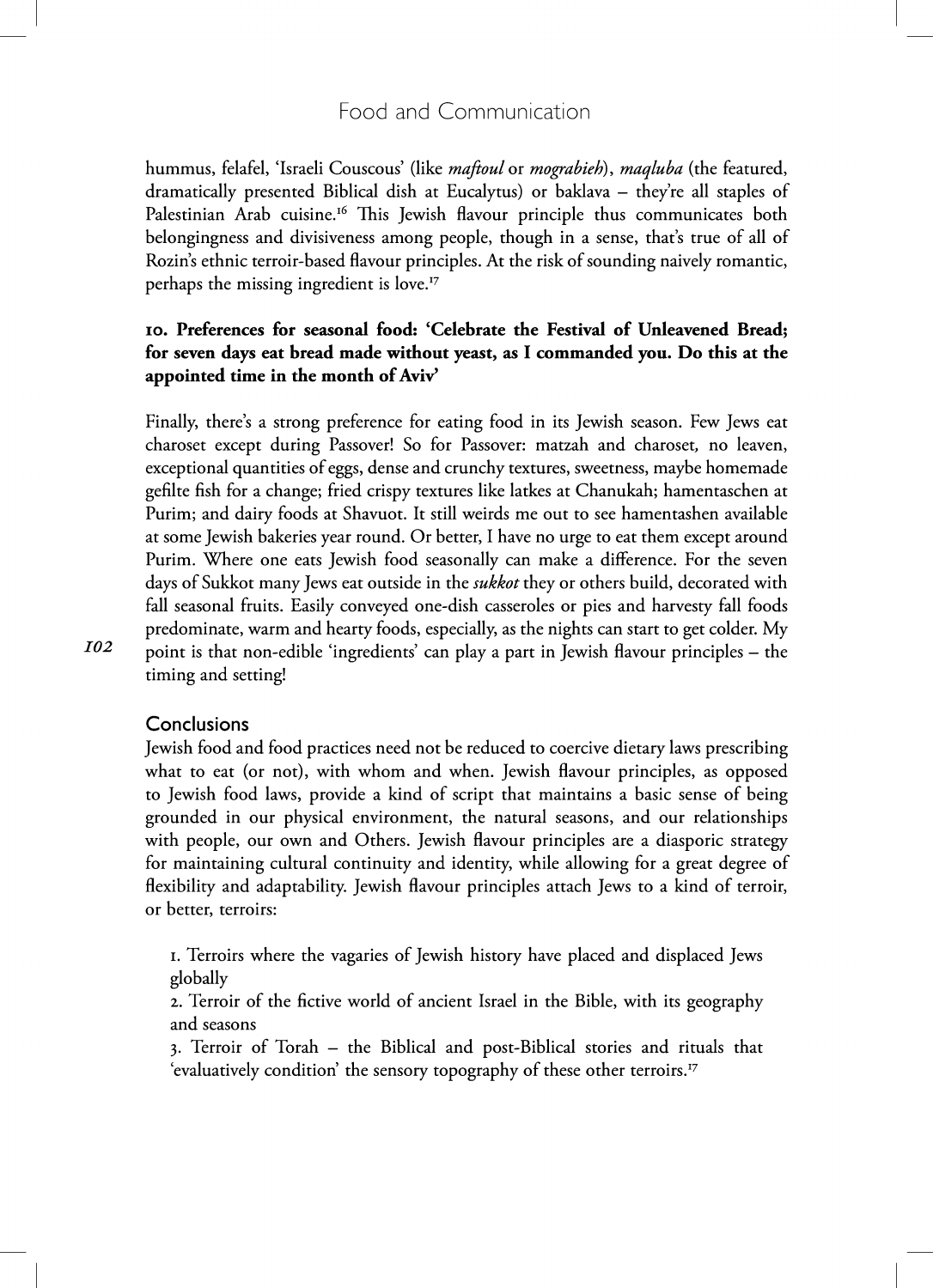Jewish flavour principles provide intrinsic rewards. The stories and rituals that shape them make the foods concocted through them taste better. The stories and rituals, that is, the 'religious' components of the Jewish flavour principles allow for a kind of role playing that makes 'food a *flexible* symbolic vehicle for Self-identity, precisely through the invocation of "inflexible cultural stereotypes which link particular foodstuffs to particularized local identities"'.<sup>19</sup> Finally, Jewish flavour principles work as midrash, applying old wisdom to new situations in creative, dynamic, imaginative, adaptive and spiritually sustaining ways.

Grounding a Jewish culinary philosophy in certain taste preferences, or, for that matter, any culinary philosophy in specific flavours and combination of flavours, has two particular advantages for the groups that practice them. First, there is a built-in incentive for practicing the culinary philosophies communicated through evaluatively conditioned taste preferences: the pleasure in eating the foods that carry the cultural values. Not only are double braided challah loaves on Shabbat, cinnamon-nut flavoured charoset on Passover, pungent pastrami on rye at the Second Avenue Deli and freekeh stuffed grape leaves shared by Muslims and Jews in Nazareth good to think, they are also good to eat!

Second, culinary philosophies grounded in taste preferences direct us to the foods that meet our biological-nutritional and social needs. In other words, our taste preferences are meant to be evolutionarily adaptive, so that time-tested Jewish (or Buddhist, Islamic, Christian, Meso-American, etc.) culinary philosophies should be 'good' for us, that is, nutritionally and ecologically sustainable.

In that sense, I hope what I've argued here suggests a way to re-couple what John Prescott calls the modern 'decoupling of pleasure and nutrition' with its detrimental consequences for both our health and our pleasure.20 Jewish flavour principles, 'culinary midrash' – just as other time-tested culinary philosophies – can re-embed its practitioners in corporeal situations when they re-couple what tastes communicate through the mouth with what words communicate through the mouth, and to what the natural world (to which we often forget we belong) communicates to us through our mouths.

#### **Notes**

- 1. Rogers Brubaker, Ethnicity without Groups (Cambridge: Harvard University Press, 2004), p. 10.
- 2. John Prescott, Taste Matters: Why We like the Foods We Do (London: Reaktion Books, 2012), p. 150.
- 3. Prescott, p. 69. About evaluative conditioning Prescott says, 'it is possible that we automatically form associations between the context or environment in which the exposure occurs and the exposed item [….T]he context in which a food is consumed is obviously a crucial part of the eating experience and thus the degree to which a food or meal is pleasurable. It has been shown that a familiar food or meal will be enjoyed more if it is eaten in an environment that is highly regarded'.
- 4. That <sup>I</sup> approach the 'myth-ritual complex' of Jewish food from both insider and outsider perspectives is particularly important. Religious studies scholar and comparativist Jeffrey Kripal calls this interpre tative dynamic the 'Insider-Outsider Möbius': 'There are no myths inside a religious worldview, but

103